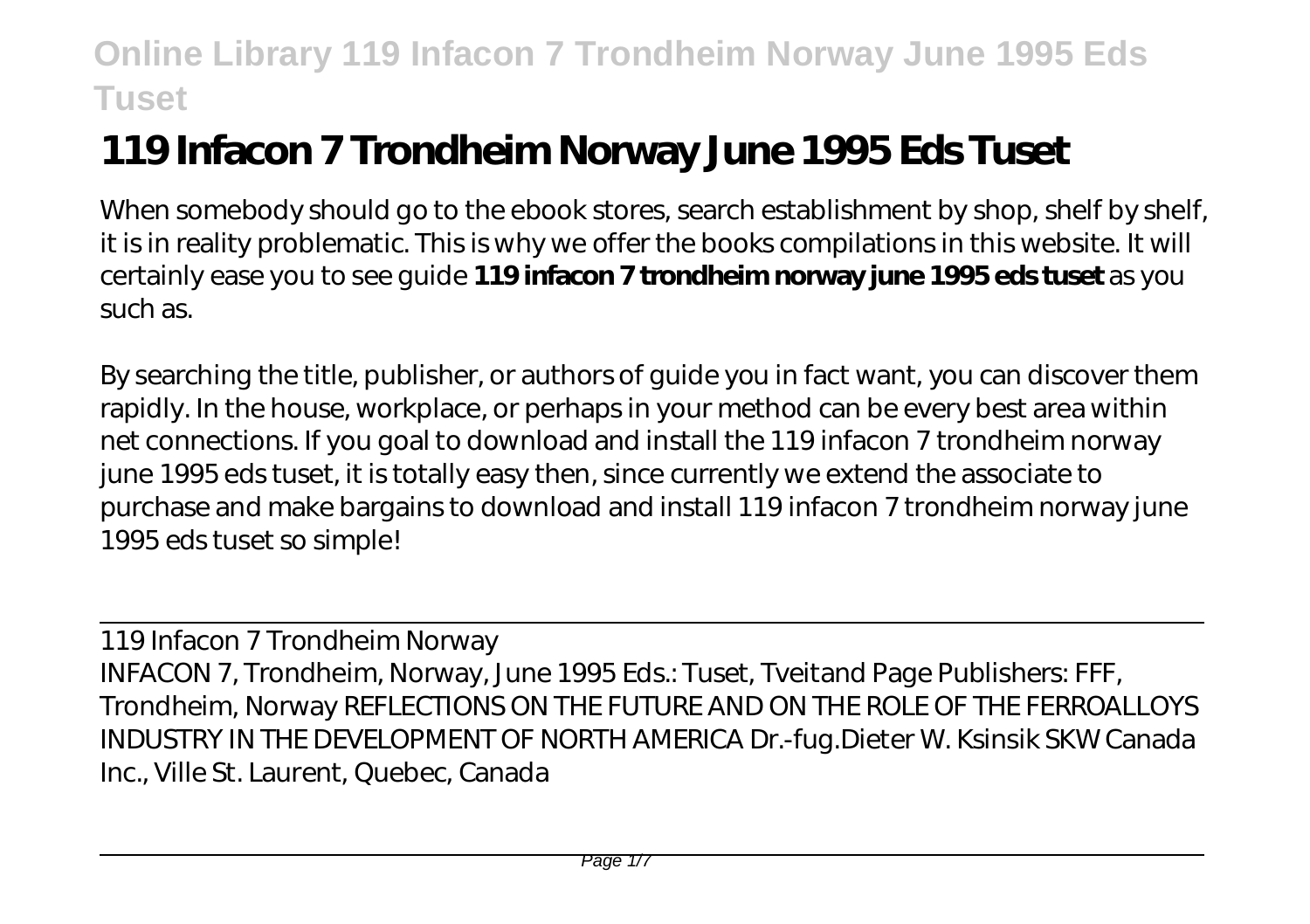119 INFACON 7, Trondheim, Norway, June 1995 Eds.: Tuset ...

Read PDF 119 Infacon 7 Trondheim Norway June 1995 Eds Tuset taken in account. Sunrise and sunset times in Trondheim, May 2020 Fly to Trondheim with KLM Together with our global network, we as KLM Royal Dutch Airlines always offer convenient flights to Trondheim, serving Trondheim Airport, Værnes (TRD).We know you have a busy life and a

119 Infacon 7 Trondheim Norway June 1995 Eds Tuset 119 Infacon 7 Trondheim Norway INFACON 7, Trondheim, Norway, June 1995 Eds.: Tuset, Tveitand Page Publishers: FFF, Trondheim, Norway REFLECTIONS ON THE FUTURE AND ON THE ROLE OF THE FERROALLOYS INDUSTRY IN THE DEVELOPMENT OF NORTH AMERICA Dr.-fug.Dieter W. Ksinsik SKW Canada Inc., Ville St. Laurent, Quebec, Canada Page 2/11

119 Infacon 7 Trondheim Norway June 1995 Eds Tuset INFACON 7, Trondheim, Norway, June 1995 Eds.: Tuset, Tveit and Page Publishers: FFF, Trondheim, Norway DISSOLVED IMPURITIES AND INCLUSIONS IN FESI AND SI, DEVELOPMENT OF A FILTER SAMPLER O.S.Klevan 1 and T.A.Engh2 1 Elkem Thamshavn, 2 Norwegian Institute ofTechnology ABSTRACT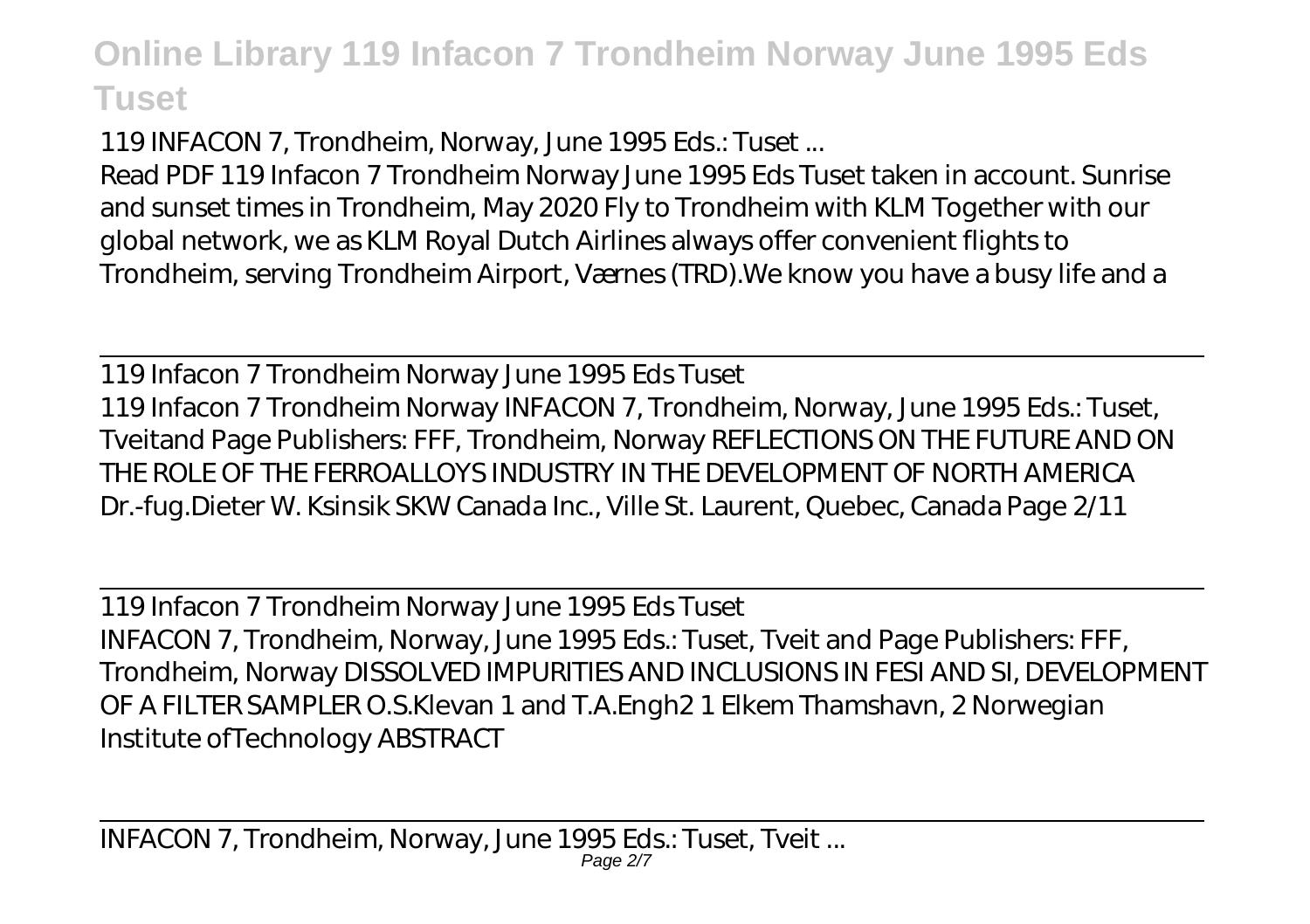INFACON 7, Trondheim, Norway, June 1995 Eds.: Tuset, Tveitand Page Publishers: FFF, Trondheim, Norway ON SULFUR CONTROL IN HC FeCr PRODUCTION W. Dai and L. Shu Jilin Ferroalloy Works, Jilin, China ABSTRACT Sulfur is a troublesome element in HC FeCr smelting. Although only small amounts of the

Eds.: Tuset, Tveitand Page Publishers: FFF, Trondheim, Norway INFACON 7, Trondheim, Norway, June 1995 Eds.: Tuset, Tveit and Page Publishers: FFF, Trondheim, Norway THE BRAZILIAN FERROALLOYS INDUSTRY - CURRENT SITUATION AND OUTLOOKS Adelmo J. Melgaco Abrafe, Brazil LOCATION AND CAPACITIES There are 23 producers operating in Brazil, all privately owned, which produced nearly

115 INFACON 7, Trondheim, Norway, June 1995 Eds.: Tuset ...

INFACON 7, Trondheim, Norway, June 1995 Eds.: Tuset, Tveit and Page Publishers: FFF, Trondheim, Norway THERMODYNAMICS OF SLAGS CONTAINING CHROMIUM OXIDES Yanping XIAO and Lauri HOLAPPA Laboratory ofMetallurgy Helsinki University ofTechnology Vuorimiehentie 2K, 02150 Espoo, Finland ABSTRACT

319 INFACON 7, Trondheim, Norway, June 1995 Eds.: Tuset ... INFACON 7, Trondheim, Norway, June 1995 Eds.: Tuset, Tveit and Page Publishers: FFF, Page 3/7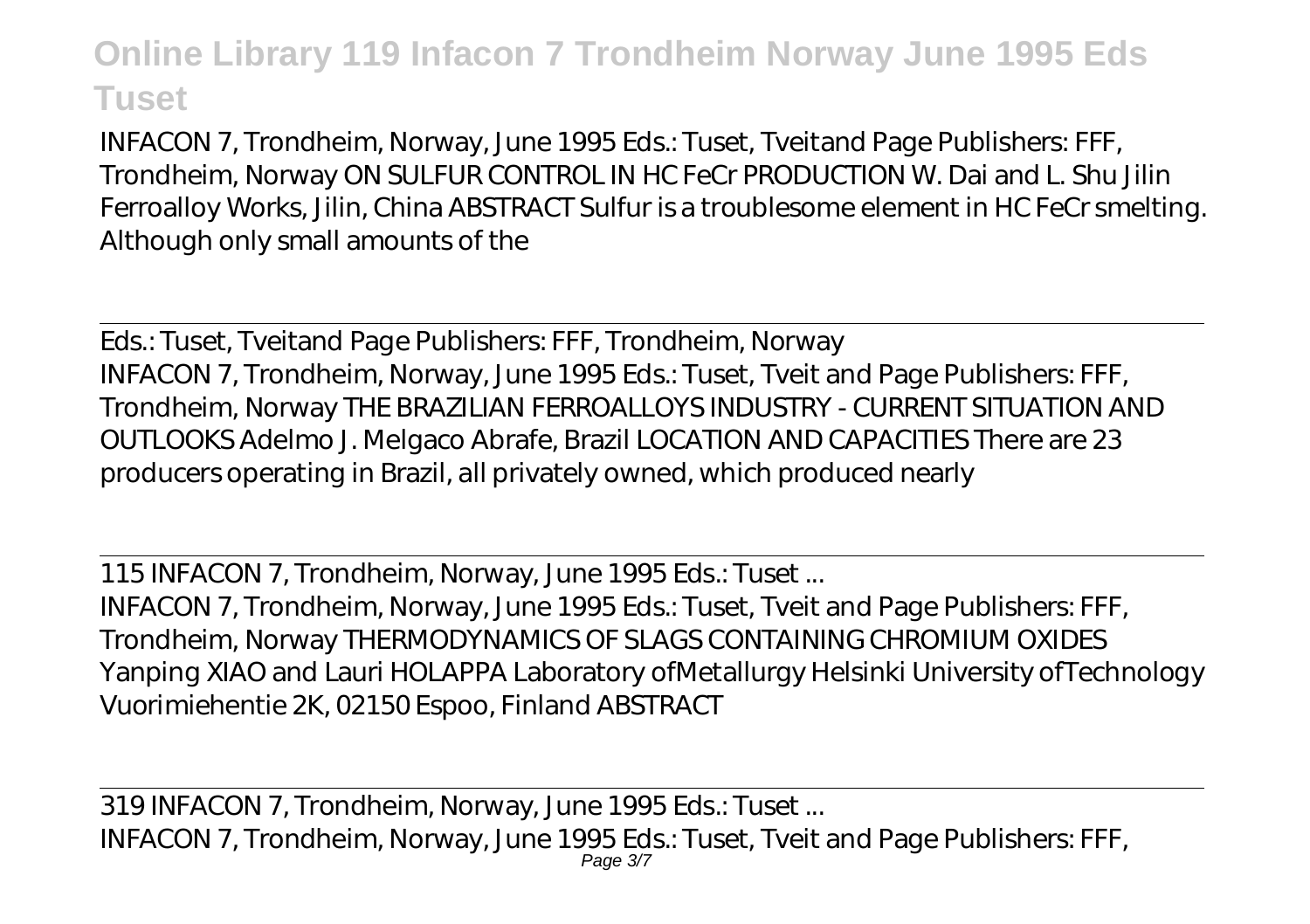Trondheim, Norway CYANIDES IN FeCr SUBMERGED ARC FURNACE PRODUCTION.

179 INFACON 7, Trondheim, Norway, June 1995 Eds.: Tuset ... INFACON 7, Trondheim, Norway, June 1995 Eds.: Tuset, Tveitand Page Publishers: FFF, Trondheim, Norway THE ROLE AND PROSPECT OF THE DEVELOPING CHINA'S FERROALLOY INDUSTRY Wang Mengjun China Iron & Steel Industry and Trade Group of Companies ABSTRACT 1. Effective production capacity of China'sferroalloy industry. 2.

97 INFACON 7, Trondheim, Norway, June 1995 Eds.: Tuset ...

INFACON: International Ferro-Alloys Congress. Infacon XVI, Trondheim, Norway, 6-9 June 2021. Infacon XV, South Africa, 25-28 February 2018. Infacon XIV, Kyiv, Ukraine ...

INFACON - Pyrometallurgy INFACON 7, Trondheim, Norway, June 1995 Eds.: Tuset, Tveit and Page Publishers: FFF, Trondheim, Norway REFLECfIONS ON THE FUTURE, AND ON THE ROLE OFTHE FERRO-ALLOY INDUSTRY IN SOUTH AFRICA AS PART OFTHE SOCIAL SYSTEM by N.A. Barcza-,J.P.W. Bemiie+, and K. Bezemer#-Mintek,Private Bag X3105, Randburg, 2125 South Africa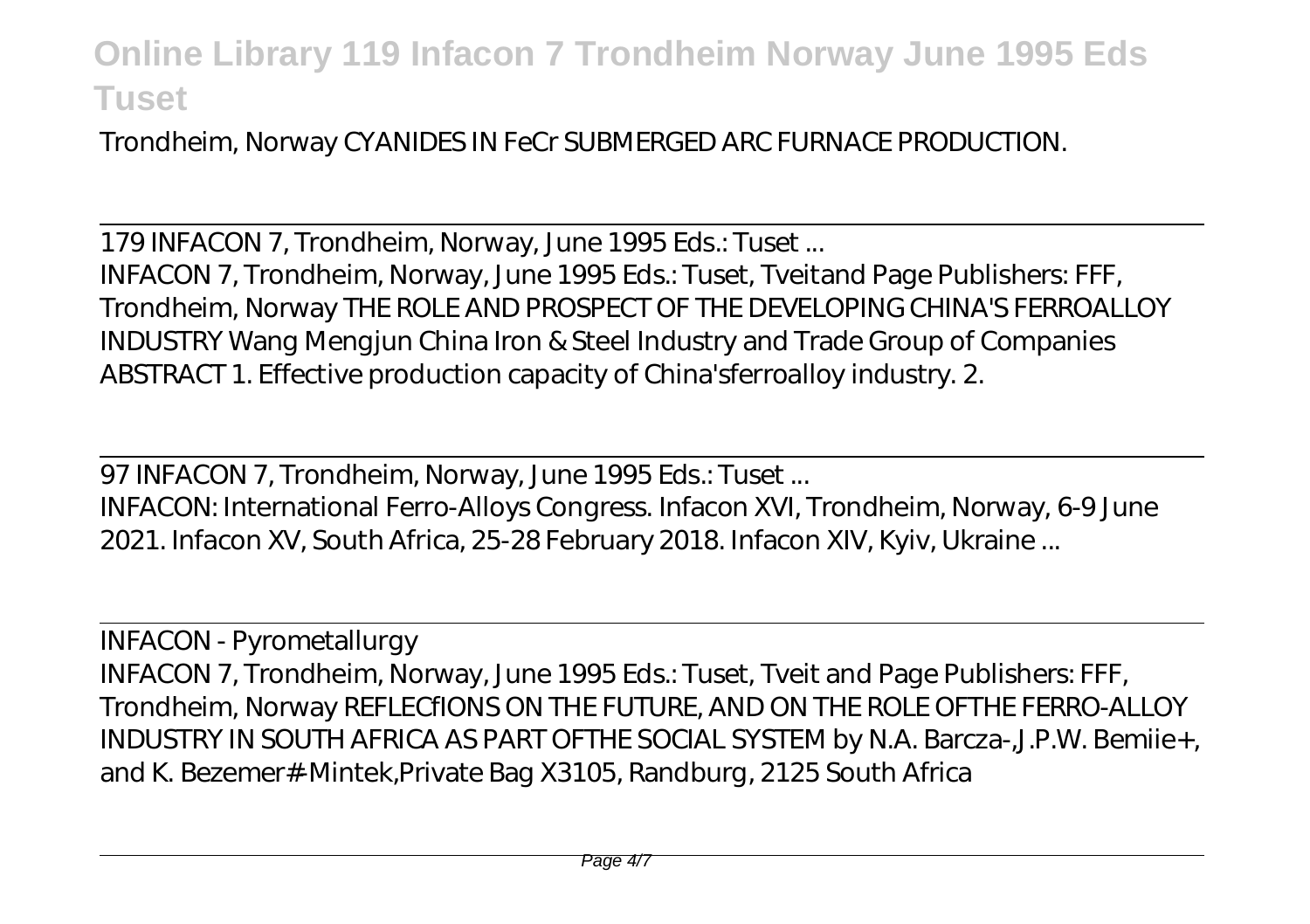Publishers: FFF, Trondheim, Norway - Pyrometallurgy INFACON (International Ferro-Alloys Congress) was founded in South Africa in 1974 by the SAIMM (Southern African Institute of Mining and Metallurgy), Minte. Infacon XVI 2021 is held in Trondheim, Norway, from 6/6/2021 to 6/9/2021 in Clarion Hotel & Congress Trondheim.

Infacon XVI 2021(Trondheim) - 16th International Ferro ... Original language: English: Title of host publication: INFACON 7, Trondheim, Norja, 11-14.6.1995: Editors: J.Kr. Tuset, H. Tveit, I.G. Page: Place of Publication

Kinetic study on solid state reduction of chromite pellets ... "International Ferroalloys Congress, INFACON ; 7 (Trondheim) : 1995.06.11-14" Subject: Trondheim : Norwegian Ferroalloy Research Organization (FFF), 1995 Keywords: Signatur des Originals (Print): RN 4334(7). Digitalisiert im Auftrag der TIB, Hannover, 2007. Created Date: 1/7/2008 3:44:50 PM

'International Ferroalloys Congress, INFACON ; 7 ... Original language: English: Title of host publication: INFACON 7, Trondheim, Norway, 11-14.6.1995: Editors: J.Kr. Tuset, H. Tveit, I.G. Page: Place of Publication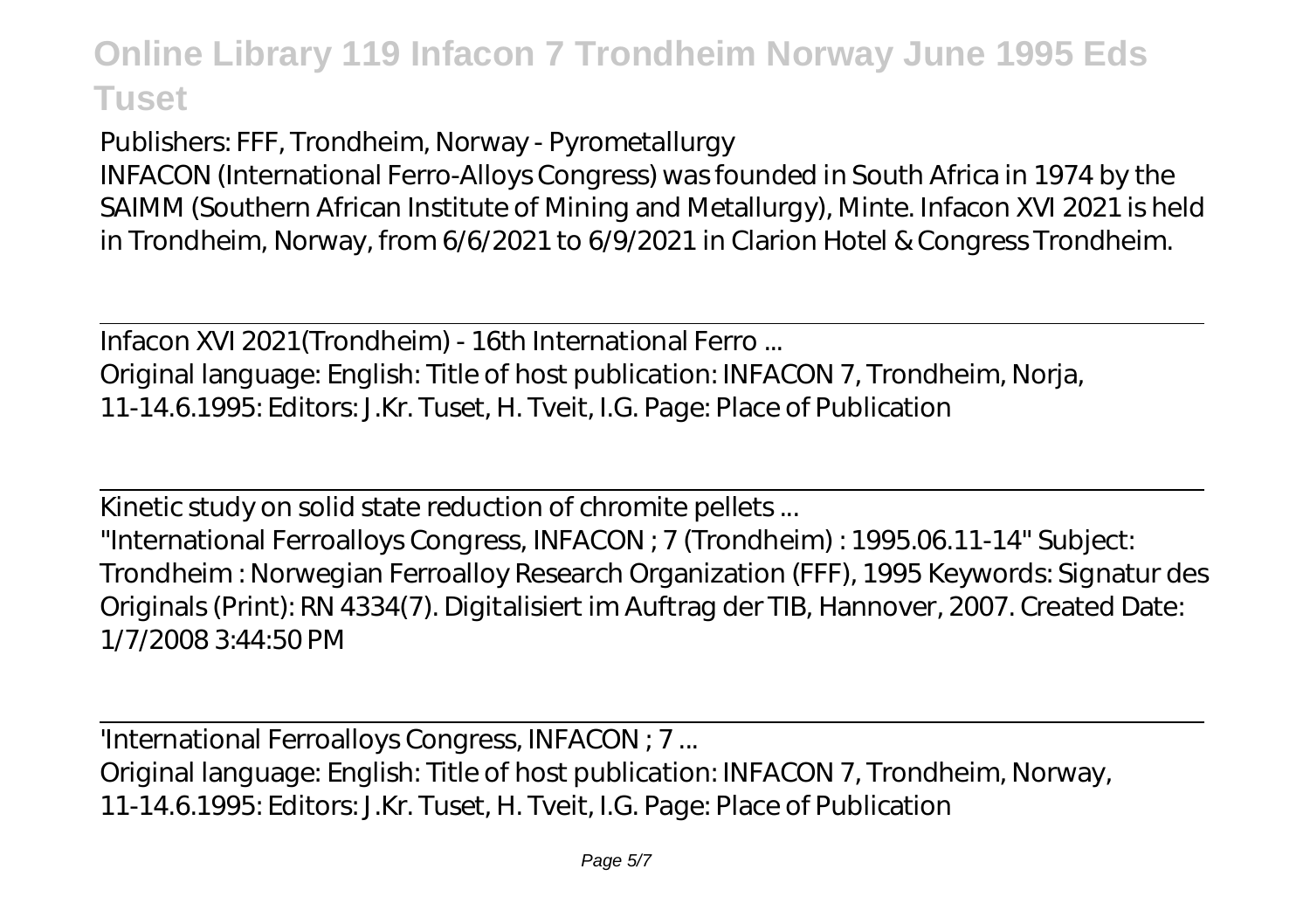Cyanides in FeCr submerged arc furnace production ...

The SAIMM is a professional institute with local and international links aimed at assisting members source information about technological developments in the mining, metallurgical and related sectors.

Journal Papers Infacon 7-trondheim, norway, june 1995 INFACON 7, Trondheim, Norway, June 1995 Eds.: Tuset, Tveit and Page Publishers: FFF, Trondheim, Norway ENVIRONMENTAL STANDARDS AND THE FERROALLOY Proceedings of the 8th International Conference (19-22 June 2006, Trondheim, Norway) Environmental impact of solvent processes for CO 2 capture...

TNE - Trondheim Norway Environmental | AcronymAttic INFACON (International Ferro-Alloys Congress) was founded in South Africa in 1974 by the SAIMM (Southern African Institute of Mining and Metallurgy), Minte. Infacon XVII 2024 is held in TBD, TBD, 2024/6 in TBD.

Infacon XVII 2024(TBD) - 17th International Ferro-Alloys ... Infacon XVI 2021: 364 days left 16th International Ferro-Alloys Congress 6/6/2021 - 6/9/2021 Page 6/7